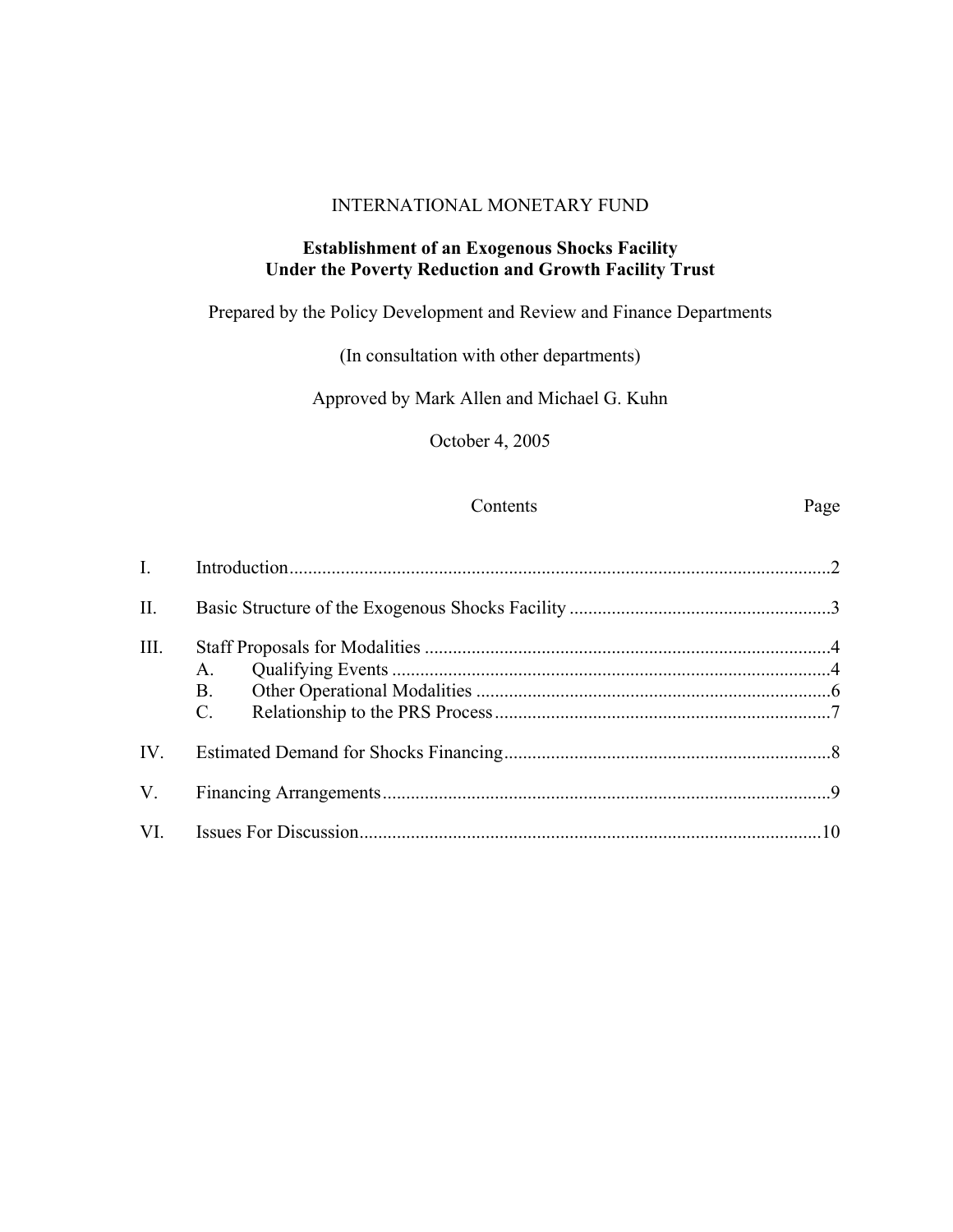# **I. INTRODUCTION<sup>1</sup>**

1. **At the recent Board discussion on strengthening the Fund's assistance to lowincome countries dealing with sudden and exogenous shocks, most Directors supported the establishment of an Exogenous Shocks Facility (ESF) within the Poverty Reduction**  and Growth Facility (PRGF) Trust.<sup>2</sup> In an earlier discussion, Directors noted that exogenous shocks could have significant negative impacts on developing countries' growth, macroeconomic stability, debt sustainability, and poverty, and that low-income countries are particularly vulnerable to shocks due to lack of diversification, limited capacity to build up reserves, and prohibitively expensive or unavailable market insurance.<sup>3</sup> The international community can supplement national efforts for reducing vulnerability to shocks. Recent research shows that foreign assistance can be unusually effective in the aftermath of a shock. Such assistance needs to be available quickly, and it needs to be associated with sound adjustment policies and measures to reduce vulnerability to future shocks. In this context, establishing a new facility in the PRGF Trust will complement existing Fund instruments for providing timely concessional support to low-income members.

2. **The modalities discussed below on the establishment of the ESF are based, in part, on the guidance received from Executive Directors.** Most Directors supported staff proposals on a number of features of the new facility, and the basic structure is summarized in the next section. Staff has also formulated more specific proposals on a number of issues raised in general terms during the previous Board discussion, including (i) definition of qualifying events; (ii) other operational modalities; (iii) relationship with other facilities; and (iv) relationship with the PRS process. These issues are discussed in Section III. The estimated demand for shocks financing is discussed in Section IV, options for financial arrangements are presented in Section V, and issues for discussion are presented in Section VI.

<sup>&</sup>lt;sup>1</sup> This paper was prepared by Jianhai Lin and Robert Price (FIN) and Andrew Berg, Carlos Leite, and Mumtaz Hussain (PDR). Ms. Weeks-Brown (LEG) provided extensive drafting suggestions.

<sup>2</sup> *Strengthening the Fund's Ability to Assist Low-Income Countries Meet Balance of Payments Needs Arising from Sudden and Exogenous Shocks*.

<sup>3</sup> *Role of the Fund in Low-Income Member Countries Over the Medium Term, Fund Assistance for Countries Facing Exogenous Shocks* and (PIN No. 03/117, September 10, 2003).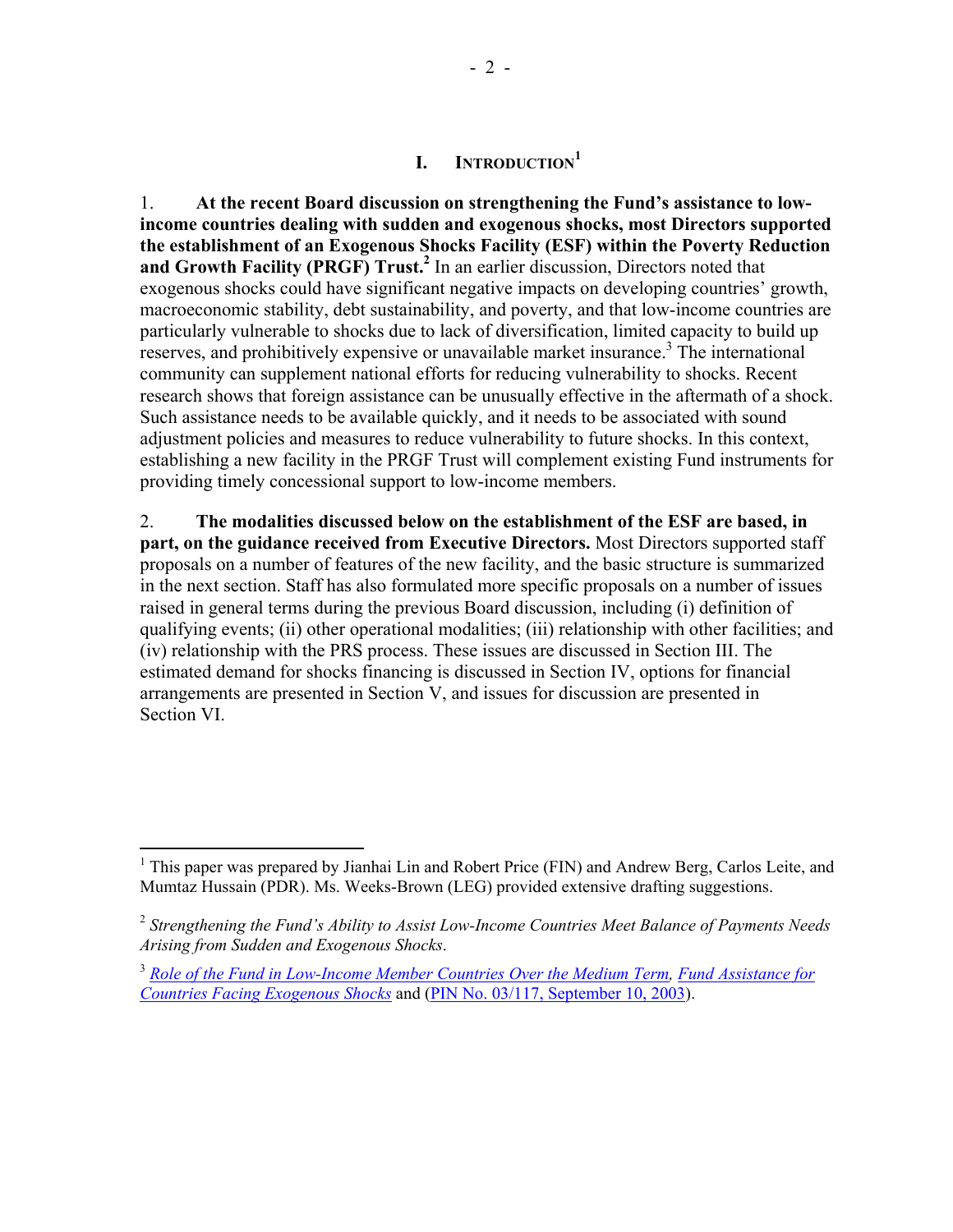### **II. BASIC STRUCTURE OF THE EXOGENOUS SHOCKS FACILITY**

3. **The ESF is designed to provide concessional financing to PRGF-eligible member countries that are experiencing sudden and exogenous shocks but do not have a PRGF**  arrangement in place.<sup>4</sup> The interest rate and repayment terms for the new facility would be the same as those of the PRGF. Directors expressed broad support for setting the length of arrangements under the ESF at 1-2 years, shorter than those under the PRGF. Given that these arrangements are shorter and that shocks are the primary source of the balance of payments need, Directors recognized that members' programs could be less ambitious in terms of structural reform than under a PRGF arrangement. Nevertheless, structural issues considered important for adjustment to the shock, or for mitigating the impact of future shocks, should be properly addressed in an arrangement under the ESF. Conditionality in programs supported by the ESF would meet the same standard, and fulfill the same functions, as in an upper credit tranche (UCT) arrangement.

4. **Qualification under the ESF would be based upon a determination that the shock is the primary source of an actual balance of payments need.** In contrast to the Compensatory Financing Facility (CFF) where the source of the balance of payments need and financing in response to a shock is assessed mechanically, the extent of the balance of payments need resulting from a shock would be determined judgmentally, taking into account the relevant factors in each case.

5. **Most Directors supported the view that the norm for annual access under the ESF would be 25 percent of quota,** but access will be determined on a case-by-case basis, taking into account factors similar to those used in assessing PRGF access. In particular, in judging the mix of adjustment and financing and access, consideration would be given to the size and likely persistence of shocks, projected response from donors, policy performance of the affected country, and previous use of Fund resources. This access norm is higher than the average of past augmentations of PRGF arrangements but broadly consistent with the rules for access to Emergency Natural Disaster Assistance (ENDA) and the CFF. For low-income members subject to a blending of concessional and non-concessional financing, the annual access norm will be 12½ percent of quota under the ESF. Given the scarcity of concessional resources, total outstanding balances from this facility would be subject to an access limit of 50 percent of quota barring exceptional circumstances.<sup>5</sup>

1

<sup>&</sup>lt;sup>4</sup> For those countries with a PRGF arrangement in place, Directors agreed that the best response for assisting members facing shocks will continue to be an augmentation of the resources available under that arrangement. Directors concurred that an existing PRGF arrangement provides a suitable framework for determining the policy response to the shock, including measures to protect the most vulnerable sections of society.

 $<sup>5</sup>$  Unlike the case with the PRGF, no maximum limit would be specified for ESF exceptional access. It</sup> is expected, however, that cases involving access above the 50 percent limit would be rare, and the degree of divergence limited.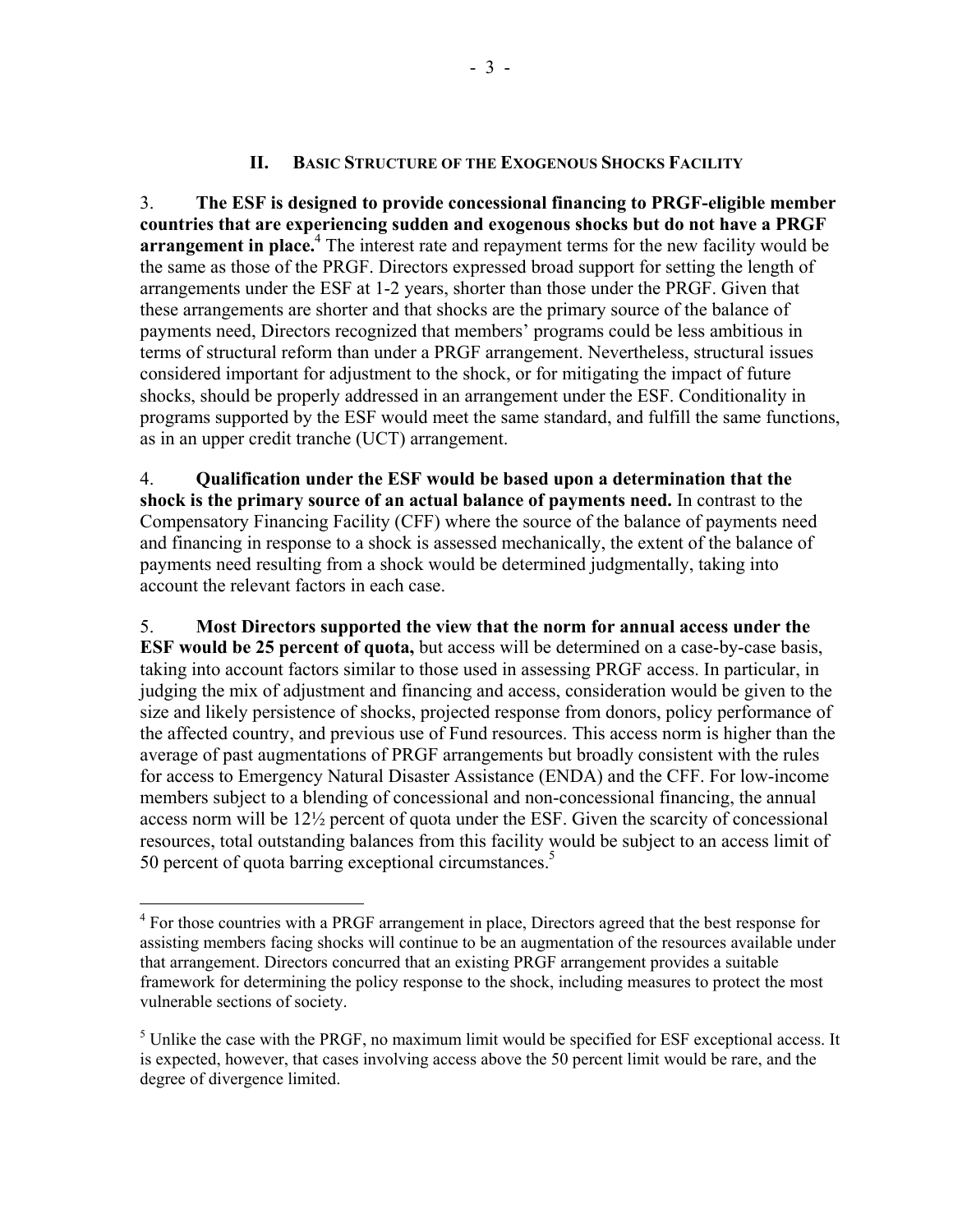6. **An on-track Policy Support Instrument (PSI), with the associated upper credit tranche conditionality, would facilitate access under the ESF** because it would reduce the time normally required to design an appropriate program and demonstrate that it can be implemented successfully. There would be no automatic link between a PSI and access to financing under the ESF. However, access would be facilitated insofar as adjustments to the program endorsed and assessed under a PSI would be limited to those needed to correct the balance of payments need arising from the shock. Similarly, access to Fund resources, including under the ESF, would be facilitated for PSI users that choose to undertake a safeguards assessment; quick access may not be possible for PSI users that choose not to undertake such an assessment. For members without an on-track PSI, reaching understandings on a program to be supported by the ESF could take somewhat longer, as it would require appropriate elaboration.

### **III. STAFF PROPOSALS FOR MODALITIES**

## **A. Qualifying Events**

7. **The ESF framework allows scope for judgment with respect to the nature of the shock and the link between the shock and the balance of payments need.** There is, therefore, unlike in the CFF, neither a specific set of qualifying shocks nor a formulaic method for associating balance of payments need with a particular shock.

8. **For purposes of this facility, an exogenous shock is defined as an event beyond the control of the authorities of the member, with a significant negative impact on the economy. In view of these considerations, qualifying exogenous events could include terms-of-trade shocks, natural disasters, shocks to demand for exports, or conflict or crisis in neighboring countries that has adverse balance of payments effects.** Conversely, shocks resulting from the variability of aid flows or from domestic financial crises would not be included, given the difficulty in determining whether they are endogenous or exogenous in nature.<sup>6</sup> Balance of payments needs resulting predominantly from domestic policy slippages would not qualify for the ESF. The qualifying shock should be the primary source of an actual balance of payments need and it should be sudden.<sup>7</sup>

9. **The facility is designed to provide temporary balance of payments support to an appropriate adjustment program.** It is not a requirement that the shock itself be judged temporary, but that the resulting balance of payments need be temporary. The period for an ESF arrangement will range from one to two years. The program should include appropriate

 $\overline{a}$ 

 $<sup>6</sup>$  In addition, the Fund would not be able to play a catalytic role in the case of aid shortfalls.</sup>

<sup>&</sup>lt;sup>7</sup> Whether a particular shock is "sudden" will need to be assessed judgmentally by staff and the Board, taking into account all relevant factors. Commodity price changes that take place over a few months, such as the recent increase in oil prices, should qualify as sudden; gradual declines that only create significant balance of payments problems when they persist over a period of years would not.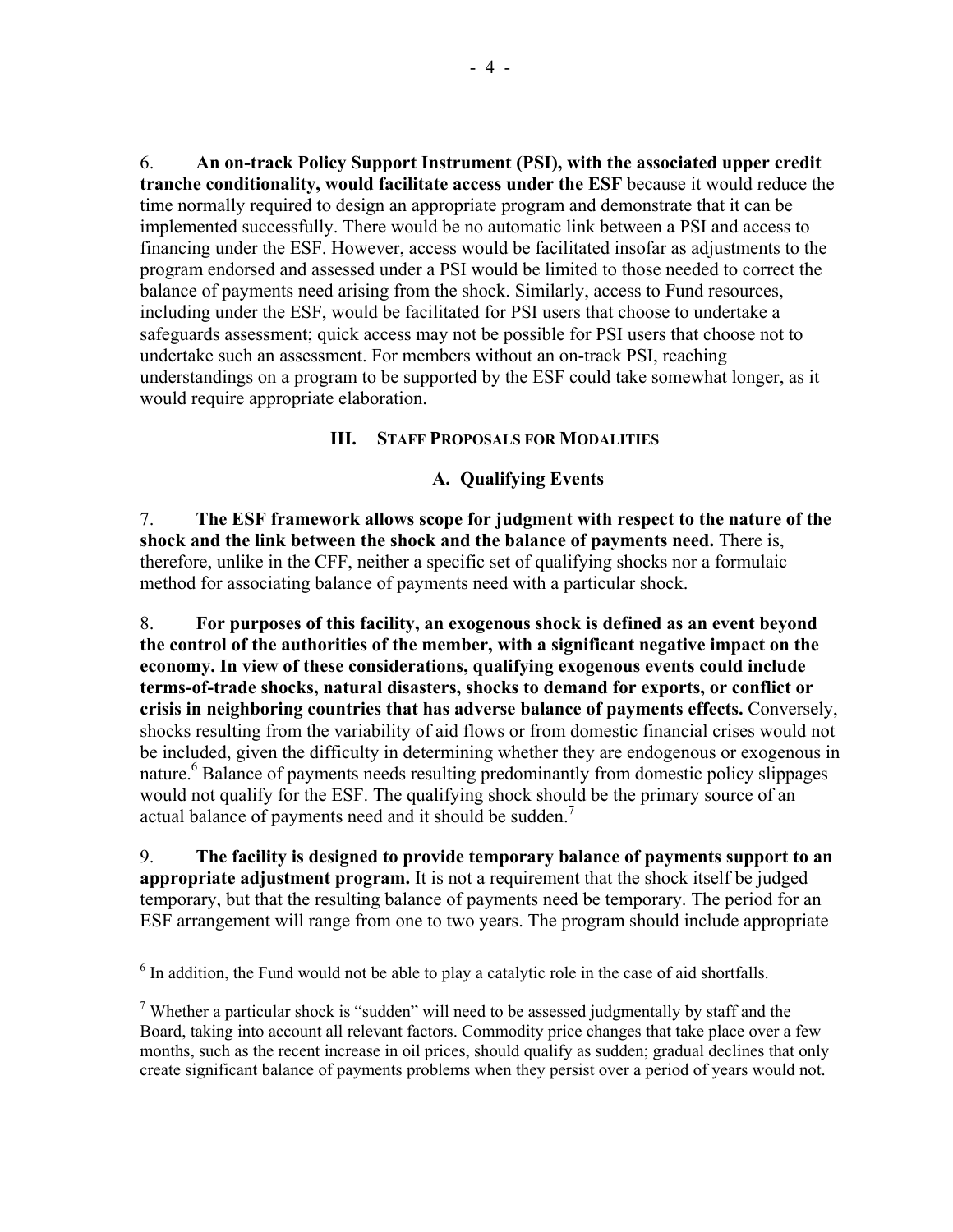adjustment given the likely degree of persistence of the shock and could be revised as the situation unfolds. In those cases where the balance of payments need associated with the shock persists, and a subsequent assessment indicates the need to formulate a longer-term program designed to address a protracted problem, a PRGF arrangement would become the appropriate vehicle. Members could not avail themselves of multiple arrangements under the ESF for the same shock. $8<sup>8</sup>$ 

10. **There are clear distinctions between the ESF and the PRGF.** As a condition for approval of an ESF arrangement, a sudden and exogenous shock must have occurred and it must be the primary source of an actual balance of payments need;<sup>9</sup> in addition, a representation of a balance of payments need as defined in the context of the GRA would be a condition for each ESF disbursement.<sup>10</sup> The PRGF, on the other hand, is appropriate where there is a protracted balance of payments problem requiring both policy adjustment and structural reforms aimed at achieving macroeconomic stability; no representation of balance of payments need is required for PRGF disbursements.11 ESF financing would normally be available to those low-income members that do not need to implement broad structural reforms in order to allow successful adjustment to the shock. This would suggest that ESF financing would not be appropriate, for example, in most cases where a PRGF arrangement was off track before the shock. In these cases, a PRGF arrangement would be more appropriate.<sup>12</sup> In addition, and as noted above, where a shock turns out to create a more persistent need than originally anticipated and more extensive adjustment measures and structural reforms are necessary, the member country would be expected to consider a subsequent arrangement under the PRGF.

11. **The ESF is also distinct from Emergency Assistance, notwithstanding some degree of overlap**. ESF financing is more concessional than Emergency Post-Conflict Assistance (EPCA) and ENDA. However, EPCA is normally appropriate for assistance to post-conflict countries, given likely capacity constraints in preparing and implementing a

1

 $10$  The balance of payments need for these purposes would be the same as in the context of Article V of the Articles of Agreement, and thus would take into account the member's balance of payments and reserves position, as well as development in its reserves.

 $11$  If an existing PRGF arrangement is in place when the shock occurs, augmentation and policy adjustment would be the appropriate response, rather than ESF access.

 $12$  The fact that a member might be discussing the possibility of a PRGF arrangement at the time of the shock would not in itself disqualify the member from access under the ESF but would raise the question of whether the underlying policies are indeed strong enough to support appropriate adjustment.

<sup>&</sup>lt;sup>8</sup> If the same sort of shock repeats itself, as with a commodity price that increases sharply then, a few years later, increases again, subsequent episodes could qualify under the ESF.

<sup>&</sup>lt;sup>9</sup> Thus, there could be no precautionary ESF.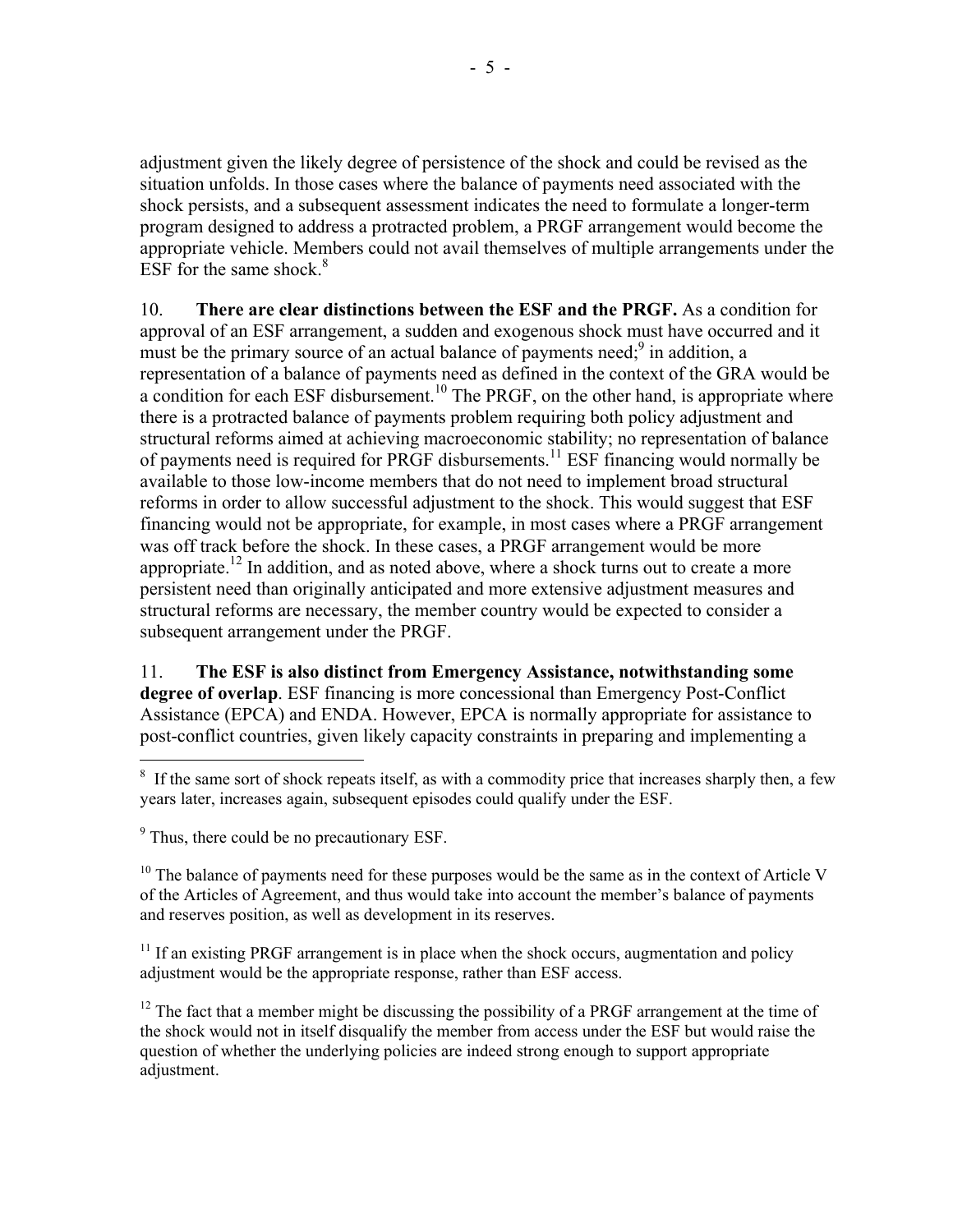comprehensive program that meets upper credit tranche conditionality. ENDA is normally appropriate for assistance in the aftermath of natural disasters where the member is unable to formulate and implement a comprehensive program immediately. However, if policy adjustment is essential to restoring a sustainable balance of payments position, then the ESF would be more appropriate.

## **B. Other Operational Modalities**

12. As outlined in the previous paper on the shocks facility, the member and Fund staff would conduct discussions on a program of economic and financial policies following an expression of interest in an arrangement under the ESF. The Managing Director would recommend Executive Board approval of a request for an ESF arrangement, provided the members' policies, as described in the Letter of Intent (LOI) or memorandum of economic and financial policies (MEFP), met the standard applicable to policies under a UCT arrangement.

## **Phasing of performance criteria and disbursements**

 $\overline{a}$ 

13. **Disbursements could be phased at semi-annual intervals, as customary in PRGF arrangements or at quarterly intervals, as customary with SBAs.** Appropriate phasing would depend on the arrangement's duration, the balance of payments need, the volatility of the economic situation, and capacity constraints on the part of the authorities.<sup>13</sup> The first disbursement will be made available upon approval of the arrangement, and subsequent disbursements will be contingent on observance of performance criteria, and in most cases, completion of a review.<sup>14</sup>

14. **Since immediate assistance can be important in minimizing the disruptive effect of shocks, phasing of disbursements under the ESF may be front-loaded.** An early response to a shock helps contain and minimize the negative impact on the country's future growth path, and the ESF allows the Fund to play a key role in the assessment of the appropriate mix of adjustment and financing in response to a shock. Although grant financing would be preferable in terms of implications for debt sustainability and repayment burdens, Fund financing may play an important role in the early stages of response to a shock, including by providing donors with a clear signal on the strength of the authorities' own

 $13$  It may be, for example, that with the member country's technical capacity strained by the effects of the shock, less frequent assessment missions by IMF staff may allow policymakers to focus on implementation issues.

<sup>&</sup>lt;sup>14</sup> In any case, as a general rule, the date of the second disbursement would not be earlier than two months from the initial disbursement on approval of the arrangement, and the date of the last disbursement would not be earlier than two months before the end of the arrangement (Decision No. 7925-(85/38), adopted March 8, 1985).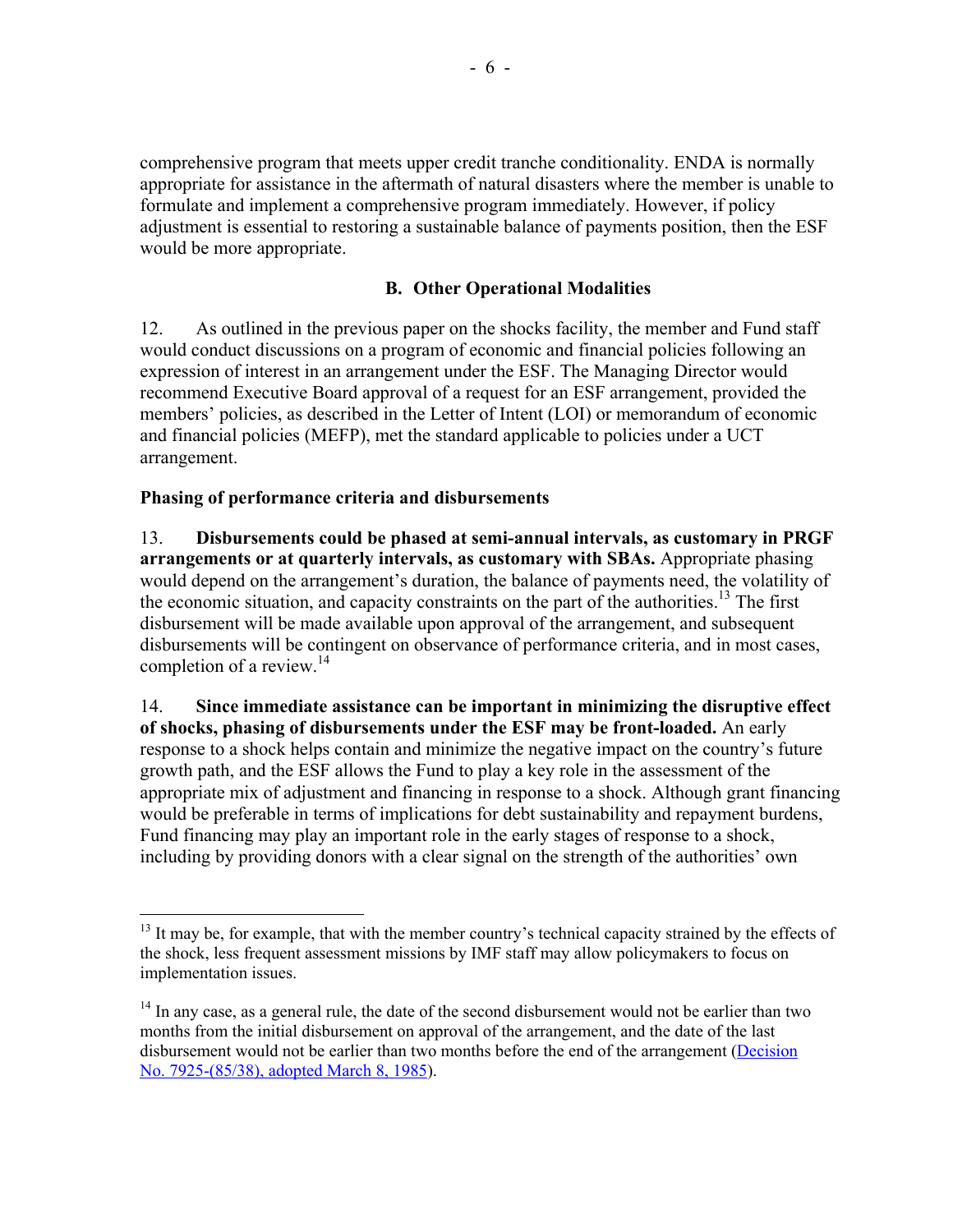response. In addition, staff may consider frontloading disbursements if the availability of other resources is expected to be delayed.

# **Other Fund guidelines and policies**

 $\overline{a}$ 

15. **The decision establishing the ESF would generally make applicable to the ESF all Fund decisions and instruments pertaining to the PRGF.** In addition, as a use of Fund resources (UFR) facility under the same Trust, the ESF would generally be subject to the same modalities and rules as apply to the PRGF, except in the areas where a special ESF modality is proposed (e.g., with respect to PRS process and length of arrangements). Thus, for example, the Guidelines on Conditionality would apply to the ESF; publication of the member's LOI/MEFP, staff report and other ESF-related documents would be subject to the same publication rules as PRGF-related documents; the PRGF guidelines on misreporting would be applicable; and side letters may be used. Similarly, the safeguards assessments framework would be applicable; disbursements under the ESF would count towards the thresholds for Post-Program Monitoring; and an ESF arrangement would also count towards the determination of longer-term program engagement and towards the two-year Article IV consultation cycle for members with Fund-supported programs. The Fund's policies on financing assurances and obligations to external creditors would also apply, including on lending into arrears. Collaboration with the World Bank will follow established practices that apply in the context of PRGF arrangements.

16. Because an arrangement under the ESF would be a UFR arrangement meeting UCT conditionality, **performance under ESF arrangements would in principle count towards a track record of policy implementation for purposes of reaching the decision point and completion point under the enhanced HIPC Initiative.**

**C. Relationship to the PRS Process** 

17. **Use of the ESF would normally require that a poverty reduction strategy as evidenced by a PRS document (i.e., I-PRSP, PRSP preparation status report, PRSP, or Annual Progress Report) be in place at the time of approval of the arrangement or, in exceptional circumstances, by the time of the first review.** The Fund, along with the World Bank and many other development agencies, is committed to using the PRSP as the operational framework for its support to low-income countries under the PRGF, and to aligning the content and process of its operations to reflect this framework. Approximately 70 percent of PRGF-eligible members have prepared either an I-PRSP or a full PRSP, and the majority of the remaining countries have a PRS process underway. Where an existing PRSP has adequate contingency plans for shocks, these plans should form the basis of the economic program under the ESF.<sup>15</sup>

 $15$  Even in the absence of such contingencies, the design of the program supported by the ESF should give due consideration to the need to protect the poor, often those most adversely affected by shocks.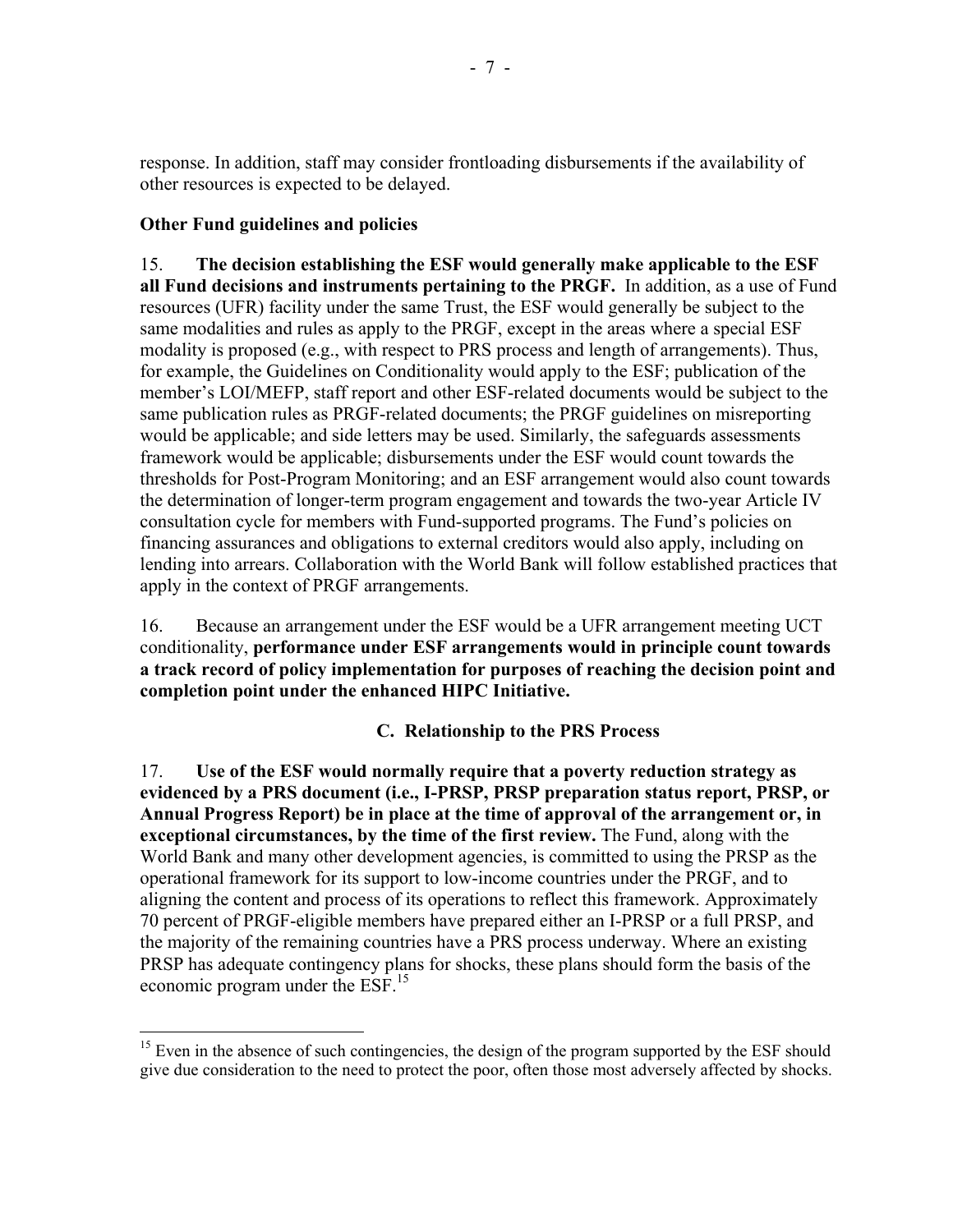18. Given the need for an immediate response to the underlying shock, **access to concessional assistance, where appropriate, should not be delayed if no poverty reduction strategy is in place as evidenced by the issuance of a PRS document to the Executive Board within the previous 18 months**. Accordingly, in those exceptional cases where the preparation of a PRS document would unduly delay approval of an ESF arrangement, issuance of the PRS document to the Executive Board should be a condition for the first review, provided that, at the time of approval of the arrangement, the Board is assured of the government's commitment regarding its poverty reduction strategy during the period of the arrangement. In most of the cases where issuance of an I-PRSP is necessary, the member should be in a position to prepare the document based on existing policies—such as a macroeconomic framework, previous poverty assessments, and current development strategies.<sup>16</sup> The PRS document would normally be accompanied by a Joint Staff Assessment Note (JSAN), which may identify some deficiencies of the member's poverty reduction strategy. Unlike with the PRGF, however, the extent to which these deficiencies would need to be addressed prior to approval of the arrangement or completion of a review would be assessed on a case-specific basis.

### **IV. ESTIMATED DEMAND FOR SHOCKS FINANCING**

19. To determine loan and subsidy resource costs for the new shocks facility requires an estimate of expected demand for total low-income shocks financing from the Fund. **Staff projects a total demand of SDR 400 million per year on average over the medium term,** based on a staff survey of likely demand for total shocks financing.17 Staff projections were guided by historical data on frequency of two types of shocks—terms-of-trade shocks and natural disasters—and on use of Fund resources, as well as the characteristics of the new shocks facility. This exercise (and thus the figure above) estimated total demand for shocks financing by low-income members and thus did not differentiate between demand for PRGF augmentations arising from shocks and demand for financing under the  $ESF$ <sup>18</sup>

 $\overline{a}$ 

<sup>16</sup> *Poverty Reduction Strategy Papers—Operational Issues*. The preparation of an I-PRSP is not intended to be an onerous process, and the guidelines envision situations where the content is limited to "a government statement expressing commitment to reducing poverty, to an outline of the nature of the poverty problem and of government strategies to tackle the problem, and to a timeline and process for preparing a PRSP together with a matrix and macroeconomic framework" (*op. cit.*, p. 21).

 $17$  The potential average annual demand would be considerably higher if a few countries with the largest quotas were to request access at higher-than-expected rates under the ESF.

<sup>&</sup>lt;sup>18</sup>Of the SDR 400 million in total annual demand for shocks financing, some SDR 250 million is expected to be associated with the ESF and SDR 150 million with PRGF augmentations; this breakdown is highly sensitive to assumptions about the relative frequency of PSI and PRGF arrangements over the medium term.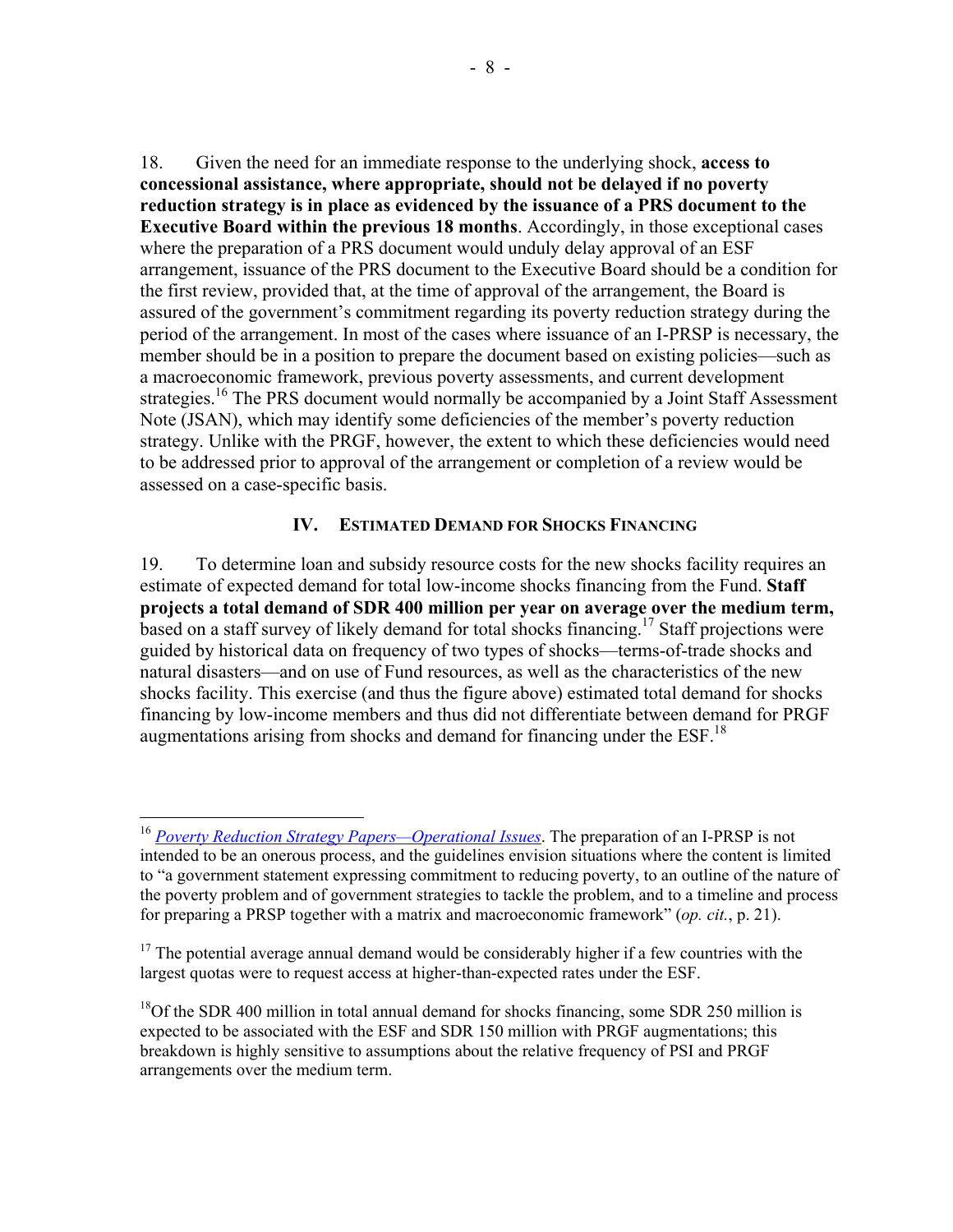20. This estimated future demand is somewhat higher than past use of Fund resources to deal with shocks. **The future use of shocks financing from the Fund is expected to be higher than historical patterns would suggest**, for several reasons:

- increasing awareness of the adverse impacts of shocks on growth and poverty reduction, which is likely to result in more proactive support from the international community (including the Fund) to low-income countries;
- establishment of the ESF, which will provide more concessional financing than the CFF and ENDA and would have access norms larger than the historical access level for PRGF augmentation; and
- recent guidelines on PRGF augmentation, which are likely to encourage countries to request more financing following a shock and help staff assess needs (and appropriate access levels) on a more systematic basis.

21. **The ESF addresses only part of the demand for shocks financing, because it is designed for PRGF-eligible member countries that do not have a PRGF arrangement in place.** For those countries with a PRGF arrangement in place, needed financing will continue to be provided through augmentation of the PRGF arrangement. While recognizing that there is inherently considerable uncertainty about future demand as well as mix of use of Fund resources under the ESF and PRGF augmentation, staff is of the view that it would be prudent for the Fund to be prepared to provide total concessional shocks financing at SDR 400 million per year over the medium term.

# **V. FINANCING ARRANGEMENTS**

22. **The ESF is a new facility which will require additional loan and subsidy resources.** Loan resources would be sought from bilateral creditors and secured by the PRGF Reserve Account, as at present. As regards subsidy resources, a separate trust could be established. Both loan and subsidy resources will need to be secured before the facility can be made operational. In order to ensure an on-going capacity to assist low-income countries under the ESF, the Fund should aim at securing sufficient resources to cover financing needs of the facility for the next decade. Demand for shocks-related PRGF augmentations also needs to be taken into account, since as noted above members with an existing PRGF arrangement that are hit by a qualifying shock would be expected to request an augmentation of that arrangement rather than access under the ESF. Taking into account the projected demand for shock financing under both the ESF and PRGF augmentations, this implies that, based on the projected demand for shock financing discussed above, the Fund would need to mobilize new loan resources of SDR 4 billion (for the Loan Account of the PRGF Trust) and subsidy resources of about SDR 1 billion (under the possible new trust) for this period.<sup>19</sup>

1

 $19$  The projected subsidy resources would cover subsidies for the lifetime of the loans before they are repaid.